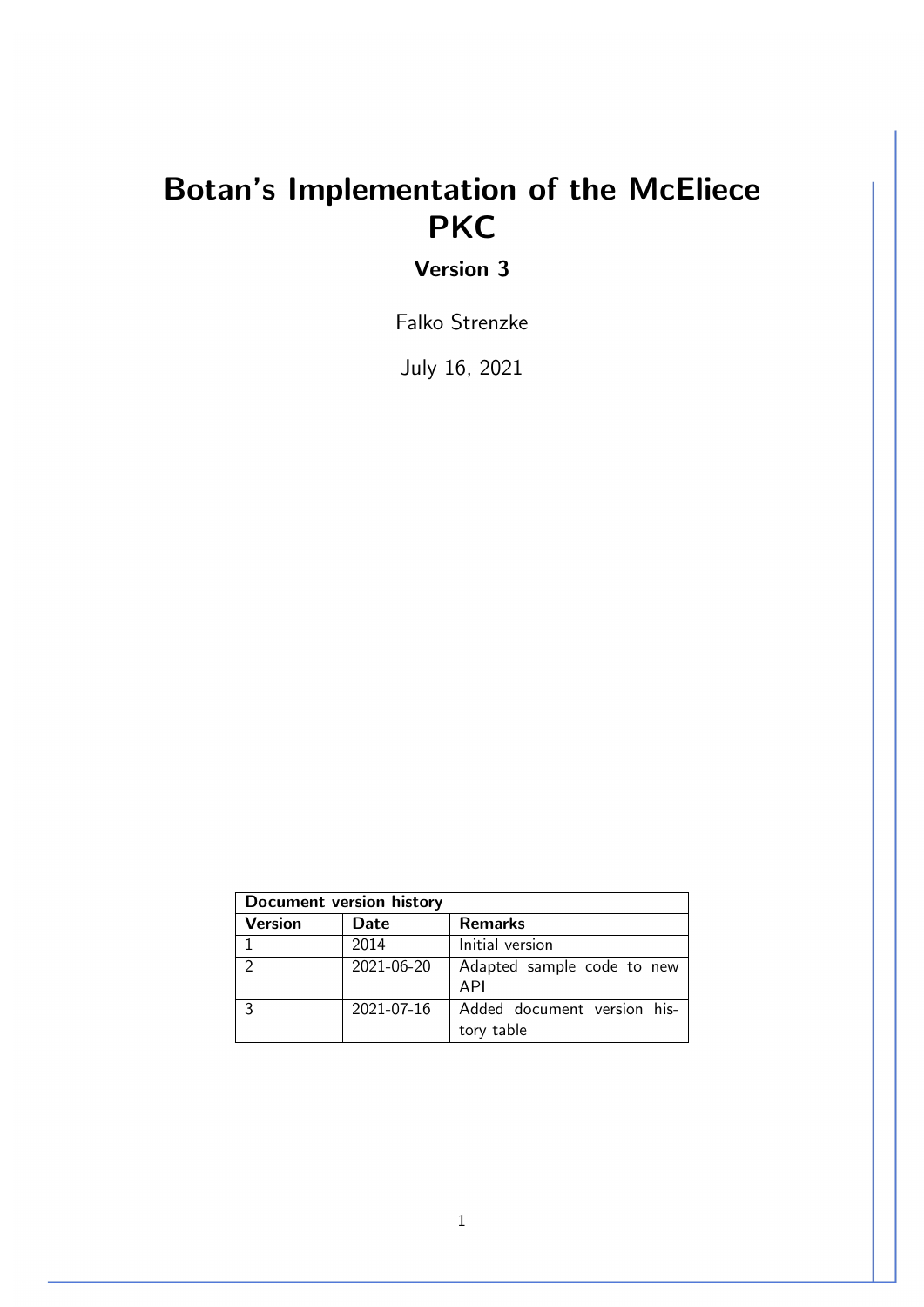## 1 Introduction

The cryptographic  $C++$  library Botan [\[1\]](#page-4-0) features an implementation of the McEliece public key cryptosystem (PKC) as of release 1.11.10. The implementation was created by cryptosource GmbH based on the HyMES implementation[\[2,](#page-4-1) [3\]](#page-4-2) with kind permission of Nicolas Sendrier and INRIA to release a  $C_{++}$  adaption of their original C code under the Botan license.

The purpose of this document is to give a brief overview of the features of this implementation and provide all information necessary to use the McEliece scheme in an application.

The McEliece scheme is of great importance as a post-quantum cryptographic scheme, i.e. it is thought to be resistant to quantum computers. A quantum computer is a new kind of computer that differs fundamentally from classical computers. It makes use of the laws of quantum mechanics, implying that quantum information theory is the proper framework to describe its computational properties rather than classical information theory. Specifically, quantum computers can execute so-called quantum algorithms, which cannot be run on classical computers. For the world of cryptography this has drastic consequences: there exist quantum algorithms that can break all number theoretic schemes such as RSA and elliptic curve based algorithms.

Today, no practically useful quantum computer can be built due to technological restrictions. However, there are intensive research programs ongoing in various nations. As a matter of fact, nobody is able to predict whether or when the technology will be advanced enough to actually break currently used cryptographic schemes.

However, concerning encryption, like in the application of SSL/TLS, the problem is already pressing today. This is due to the fact that the ciphertexts exchanged today can be recorded and decrypted once a quantum computer is available to the adversary. For signature schemes, the situation is much more relaxed, because it is sufficient to renew existing signatures with a quantum computer secure scheme once the threat of quantum technology becomes real.

For the post-quantum encryption problem, the code-based McEliece scheme provides a number of advantages over other post-quantum schemes. It is very fast in encryption and decryption, key generation times are also acceptable. It is patent-free, and the the syndrome decoding problem, which this scheme is based on, is quite well investigated – because it is very meaningful in the area of error correcting codes with vast applications in the industry since the start of the electronic communications era.

The great drawback of this scheme is its huge public key size. This probably rules this scheme out as the general successor of RSA, since it poses a great problem for resource-constrained devices. However, to achieve security in the field of conventional computers, the McEliece scheme is a useful ad hoc solution to the quantum computer problem.

## 2 McEliece in Botan

The McEliece implementation in Botan, is, as already stated, based on the HyMES [\[2,](#page-4-1) [3\]](#page-4-2) C implementation. The major modifications to the scheme are

• removal of the constant-weight-word encoding, which was used in HyMES to to encode additional information in the error vector,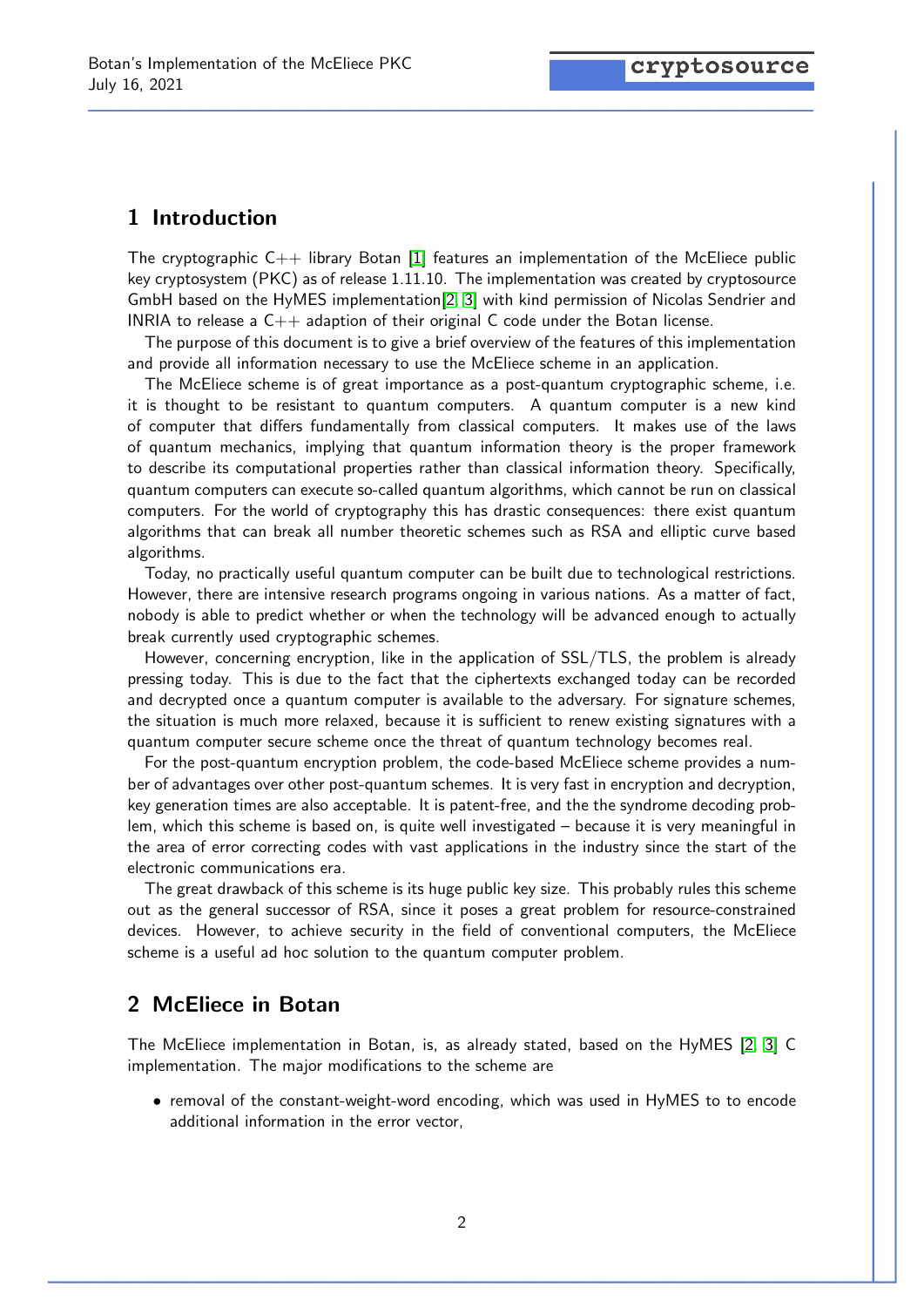- exchange of the algorithm used to determine the roots of the error locator polynomial: while HyMES uses the Berlekamp trace algorithm, Botan uses one based on polynomial decompositions [\[4\]](#page-4-3). This is due to efficiency as well as side-channel security considerations.
- implementation of the side-channel countermeasures from [\[4,](#page-4-3) [5\]](#page-5-0),
- removal of some fault-attack vulnerabilities [\[4\]](#page-4-3),
- a countermeasure against the side-channel attacks presented in [\[6\]](#page-5-1)
- implementation of key encapsulation method (KEM) which provides security against adaptive chosen ciphertext attacks when the payload is encrypted with authenticated encryption.

The McEliece scheme may never be used as a raw scheme. This is for two reasons: first, this scheme is heavily vulnerable to adaptive chosen ciphertext attacks. This makes it necessary to wrap the scheme in a so-called CCA2-conversion (CCA2-security is the technical term for adaptive chosen ciphertext security). As a consequence, this makes possible a modification to the originally published scheme: the public matrix can be brought into systematic form, i.e. a part of that matrix is the identity matrix. Both the original HyMES and the Botan implementation use this technique. This leads to the second reason why not to use this scheme without a CCA2 conversion: the identity matrix causes the message to be reproduced only slightly distorted within the ciphertext. Thus, using scheme in this configuration without a conversion would even make the message visible in the ciphertext to a large extend.

# 3 KEM scheme

In the Botan implementation, the CCA2-security is reached by the use of a KEM scheme. In such a scheme, rather than encrypting a specified message directly with the public key scheme, the encryption algorithm creates a random message from which it derives a symmetric key which is then used to encrypt the payload data. The decryption algorithm correspondingly returns the same symmetric key – provided that ciphertext was not manipulated.

The encryption and decryption of our scheme is realized as shown in Algorithms [1](#page-2-0) and [2.](#page-3-0) Note that in these algorithms the concatenations are performed on bit strings that are padded up to lengths that are multiples of eight before the concatenation. "KDF" denotes a key derivation function that has to specified for a concrete instantiation of the scheme. One possibility of a strong KDF would be "KDF[1](#page-2-1) with SHA512"<sup>1</sup>, which is available in Botan.

The security of a corresponding KEM scheme has been proven for the closely related Niederreiter PKC [\[7\]](#page-5-2), and the proof should be naturally extendible to the McEliece scheme.

Algorithm 1 McEliece - KEM encryption

<span id="page-2-0"></span>**Require:** public key  $\mathbf{G}^{\text{pub}}$ , code parameters n (code length) and t (error weight) **Ensure:** ciphertext  $\vec{z} \in \mathbb{F}_2^n$  and symmetric key  $\vec{K} \in \mathbb{F}_2^{512}$  $\vec{u}$  ← random k-bit string //  $k = n - mt$ ,  $m = \lceil \log_2(n) \rceil$  $\vec{e} \leftarrow$  random error vector of length  $n$  and weigth  $t$  $(\vec{z},\vec{e}) \leftarrow \mathcal{E}_{\bf Q \rm Pub}(\vec{u}) \; / / \;$  McEliece encryption  $K = \text{KDF}(\vec{u}||\vec{e})$ return  $\vec{z}$ ,  $K$ 

<span id="page-2-1"></span><sup>1</sup>Standardised in ISO-18033-2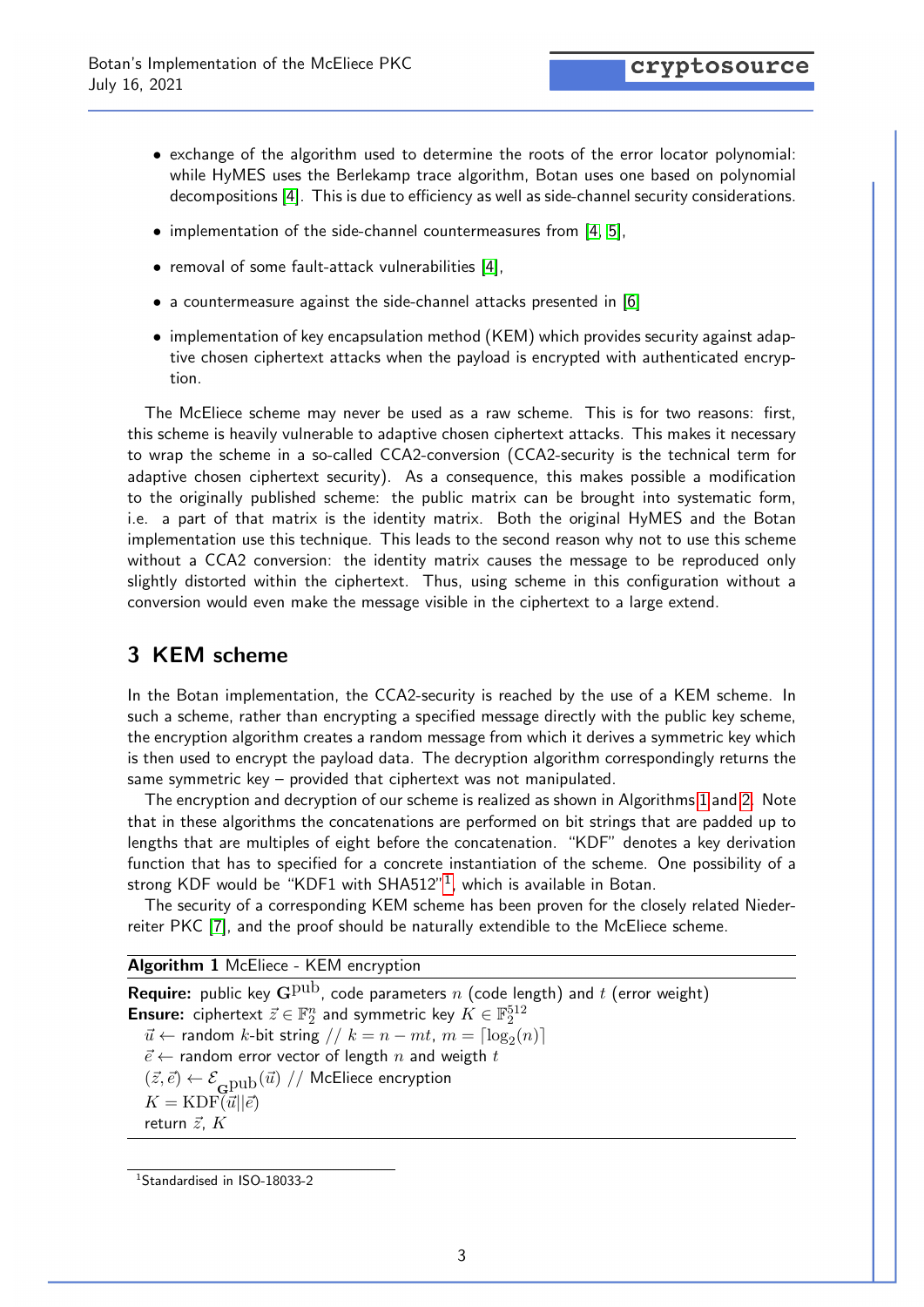<span id="page-3-1"></span>cryptosource

<span id="page-3-0"></span>

| <b>Algorithm 2</b> McEliece - CCA2 secure decryption                          |  |  |
|-------------------------------------------------------------------------------|--|--|
| <b>Require:</b> ciphertext $\vec{z} \in \mathbb{F}_2^n$ secret key S          |  |  |
| <b>Ensure:</b> symmetric key $K \in \mathbb{F}_2^{512}$                       |  |  |
| $(\vec{u}, \vec{e}) \leftarrow \mathcal{D}_S(\vec{z})$ // McEliece decryption |  |  |
| $K = KDF(\vec{u}  \vec{e})$                                                   |  |  |

| $\eta$ | t.  | security level in bits |
|--------|-----|------------------------|
| 1632   | 33  | 80                     |
| 2480   | 45  | 107                    |
| 2960   | 57  | 128                    |
| 3408   | 67  | 147                    |
| 4624   | 95  | 191                    |
| 6624   | 115 | 256                    |

Table 1: A selection of parameters for the McEliece scheme with the corresponding classical security level.

Security against adaptive chosen ciphertext attacks is achieved by using the key  $K$  output by the encryption and decryption algorithms to encrypt/decrypt the data using authenticated encryption (AE). Botan provides a number of AE schemes which can be used for this purpose: EAX, OCB, GCM, SIV, and CCM.

## 4 Parameter Choice

As a code-based scheme, unlike number theoretic schemes like RSA and elliptic curve based schemes, a McEliece private key is not determined by single parameter, but two: the code length  $n$  and the error weight t. We give a number of parameters sets with corresponding approximate key security levels in Table [1.](#page-3-1) These parameters, constructed to minimize the respective public key size for a given security level, are taken from [\[8\]](#page-5-3). For all of these parameter sets, the security level is up to few bits lower than indicated in our table, since the authors of [\[8\]](#page-5-3) assume the addition of more than  $t$  errors which is not supported by the Botan implementation.

To achieve security of against a quantum computer adversary of a given level (quantum binary work factor), a classical parameter set with the double classical security level has to be chosen [\[9\]](#page-5-4). I.e., to have 128-bit security level against quantum attacks, one has to choose parameters which provide 256-bit security against classical attacks.

## 5 Using the Botan's McEliece Implementation

The following example code shows the McEliece key generation, encryption and decryption using the above described KEM scheme. Note that it is an artefact of Botan's API for KEM schemes that also the decryptor receives an RNG. It is not used in the McEliece decryption.

1 #include <botan/mceliece.h> #include <botan/pubkey.h> 4 #include <botan/system rng.h> #include <iostream> int main()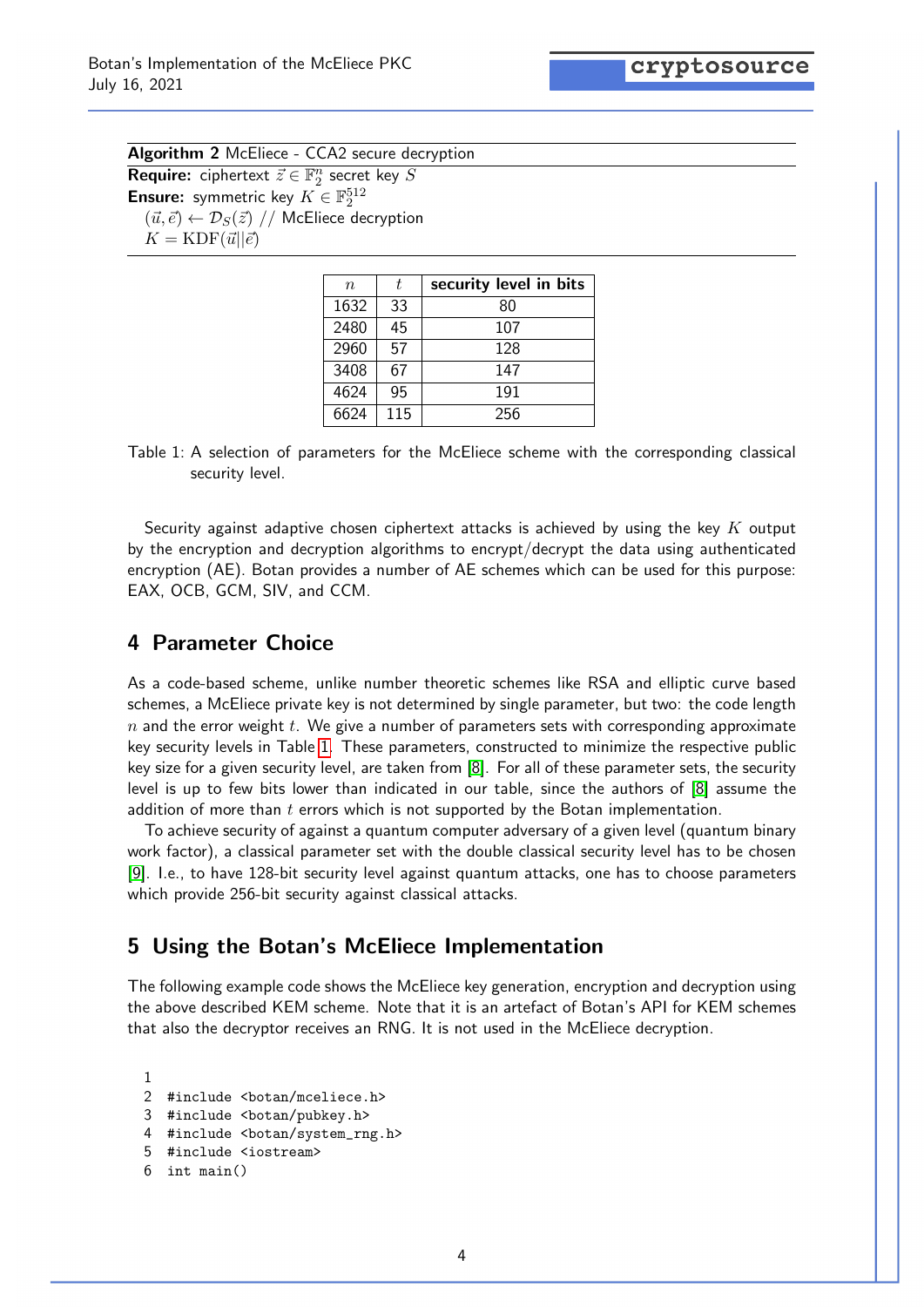cryptosource

```
7 {
8
9 Botan::u32bit n = 6624;
10 Botan:: u32bit t = 115;
11 // at the receiver's side:
12 Botan::System_RNG rng;
13 Botan::McEliece_PrivateKey mce_priv(rng, n, t);
14 Botan::secure_vector<Botan::byte> encoded_private_key = mce_priv.
         private_key_bits();
15 std::unique_ptr<Botan::Public_Key> mce_pub = mce_priv.public_key();
16 std::vector<Botan::byte> encoded_public_key = mce_priv.public_key_bits();
17 // send the public key to the sender
18 //
19 // at the sender's site:
20 Botan::McEliece_PublicKey decoded_mce_pub(encoded_public_key);
21 Botan::PK_KEM_Encryptor kem_enc(decoded_mce_pub, rng, "KDF1(SHA-512)");
22 Botan::secure_vector<uint8_t> encap_key; // this has to go over the wire
23 Botan::secure_vector<uint8_t> prod_shared_key; // this is the key used for
         encryption of the payload data
24 kem_enc.encrypt(encap_key, prod_shared_key, 64, rng);
25
26 \frac{1}{2} [...] encrypt payload data with shared key => encrypted payload
27 // [...] send encap_key and encrypted payload to receiver
28
29 // at the receiver's site:
30 Botan::McEliece_PrivateKey decoded_mce_priv(encoded_private_key);
31 Botan::PK_KEM_Decryptor kem_dec(decoded_mce_priv, rng, "KDF1(SHA-512)");
32 Botan::secure_vector<uint8_t> dec_shared_key = kem_dec.decrypt(encap_key.
         data(), encap_key.size(), 64);
33 // [...] decrypt the payload data with the dec_shared_key
34
35 // test:
36 if(dec_shared_key != prod_shared_key)
37 {
38 std::cerr << "error<sub>u</sub>decrypting<sub>Li</sub>shared<sub>Li</sub>key" << std::endl;
39 }
40 return 0;
41 }
```
## References

- <span id="page-4-0"></span>[1] The Botan Library: <botan.randombit.net>.
- <span id="page-4-1"></span>[2] Biswas, B., Sendrier, N.: HyMES - an open source implementation of the McEliece cryptosystem (2008) [http://www-rocq.inria.fr/secret/CBCrypto/index.php?pg=](http://www-rocq.inria.fr/secret/CBCrypto/index.php?pg=hymes) [hymes](http://www-rocq.inria.fr/secret/CBCrypto/index.php?pg=hymes).
- <span id="page-4-2"></span>[3] Biswas, B., Sendrier, N.: McEliece Cryptosystem Implementation: Theory and Practice. In: PQCrypto. (2008) 47–62
- <span id="page-4-3"></span>[4] Strenzke, F.: Fast and secure root finding for code-based cryptosystems. In Pieprzyk, J., Sadeghi, A.R., Manulis, M., eds.: Cryptology and Network Security, CANS 2012. Volume 7712 of Lecture Notes in Computer Science. Springer Berlin Heidelberg (2012) 232–246